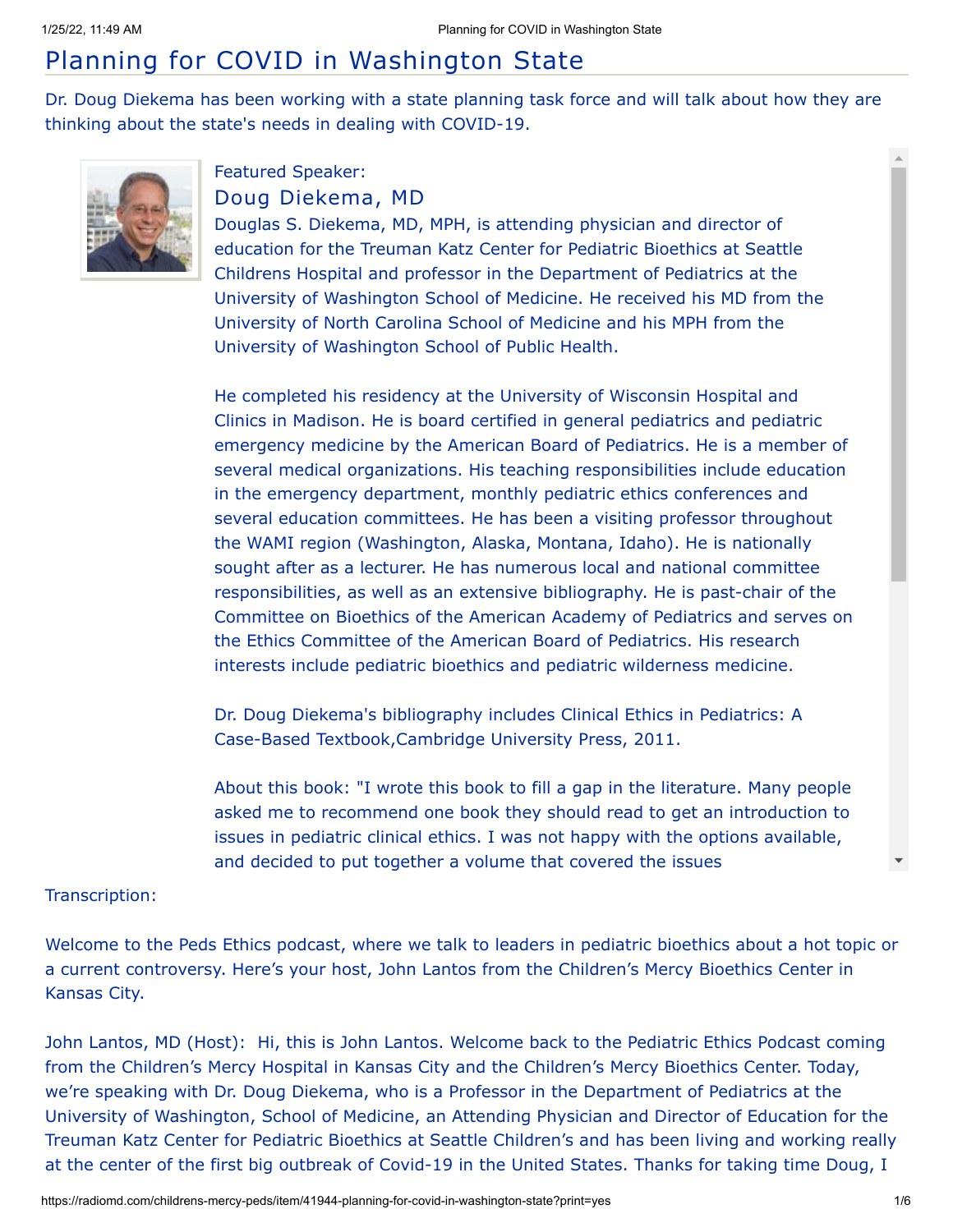know you are busy.

Doug Diekema, MD (Guest): Yes, you're welcome.

Host: Tell us a little bit about what's been going on there and from your perspective where you've been working, what you've been seeing.

Dr. Diekema: Well we – I think most people know, had I think the first known case of Coronavirus in the United States not far from my house and then we had a very large outbreak occur at one of the retirement communities, assisted living communities that is run by Evergreen Hospital. And that was really sort of the beginnings of what has now become a fairly large epidemic that grows in size every day. And is involving more and more of the hospitals in the region and now the state and obviously, the adult hospitals have been impacted more than the Children's hospitals have. But we are part of the region and will be expected to assume some of the burden that comes our way.

Host: And have you been seeing patients in the ER? You, yourself?

Dr. Diekema: Well I personally have seen patients in the ER but quite honestly, COVID-19 is proving to be very rare in children so, the numbers I'm familiar with, the vast majority of testing we've done on kids who have influenza like illnesses are negative for COVID. I think I'm only aware of about a half a dozen kids in the region that have tested positive and most of them to my knowledge, have not required admission.

Host: Have you had enough tests? Are you able to get tests?

Dr. Diekema: Well tests have been a bit of an issue. We are still in a position regionwide where we are only testing people who are symptomatic with findings consistent with COVID and for whom there is a good reason to do so. So, we are actually asking people not to get tested if they have symptoms, but they are well enough to stay at home. And to some degree, I think the testing issues have been a little blown out of proportion. I mean we have not had enough test kits to accomplish the public health goal but in all honestly, the primary purpose of testing is epidemiology. There's little benefit to a patient at this stage in knowing whether they are COVID positive or not since we have no treatments. I think the main issue, it's probably most important when you are at a point in an epidemic where you can still contain it and then after that, it becomes important for tracking and cohorting and beyond that, I think everybody just –

Host: And if a treatment becomes available then it will –

Dr. Diekema: Then it ill change. Then it's much more important for the patient then.

Host: You've also been working with the state to try to figure out what's coming down the pike and how to respond. Can you tell a little bit about that?

Dr. Diekema: Yeah, well I've – for years have sat in our regional disaster community advisory committee. And so, we've been planning for some kind of pandemic for years and on the one hand, we had the materials in hand that we were sort of ready to roll those out, we have actually already rolled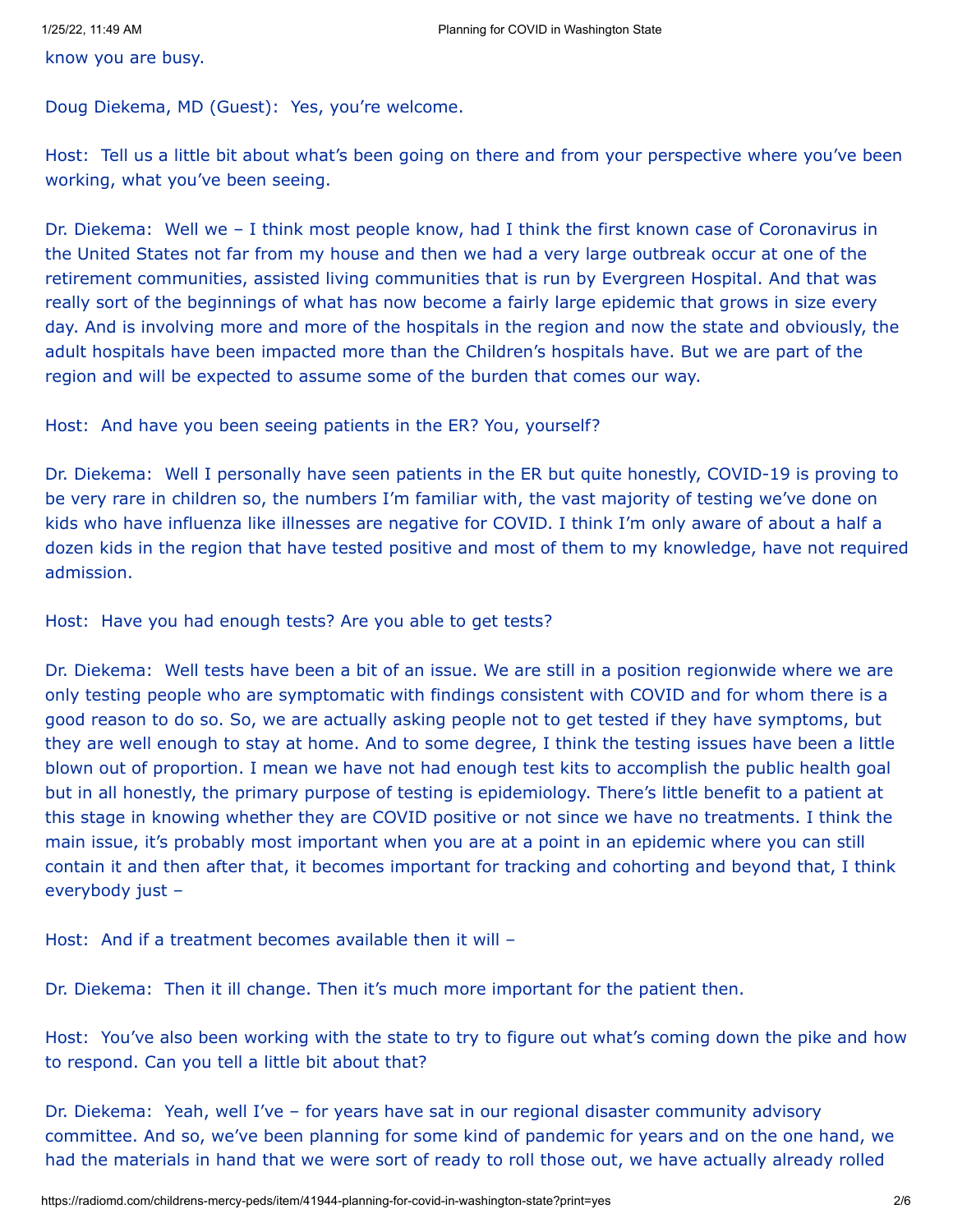#### 1/25/22, 11:49 AM Planning for COVID in Washington State

them out. But I think we have all been surprised by the sorts of issues that come up that maybe hadn't been foreseen and it made everybody very busy. But one of the advantages of the system we have in place is that we really do have a regional system and so there's a lot of planning going on at the state level right now which involves our disaster community advisory committee and health officials and hospital leaders around the state so that we have a coordinated effort that we are sharing scarce resources and probably the most important thing we decided which has been supported by the governor is that we will not have any hospital go into crisis mode where they are actually making triage decisions about patients until every hospital in the state goes into triage mode. And the reasoning there is that if not every hospital is there, then we need to be transferring patients rather than denying them at some hospitals and not others of care that might be of benefit to them.

Host: And is that happening yet or is that something –

Dr. Diekema: That has not happened yet.

Host: That's good.

Dr. Diekema: We have hospitals that are very close to crisis mode and not surprisingly, Evergreen is one of them. Because they have a significant chunk of the adults in the region who are very sick. But others are starting to get there. But no, we're still in the parlance of the disaster preparedness community, we are still in contingency mode where we are making changes but none of those actually jeopardize usual standards of care. But we're starting to talk about what it will look like in two weeks. I think most people realistically are assuming that we may need to declare statewide crisis mode in a couple of weeks where we would be making hard decisions.

Host: Particularly around ventilators?

Dr. Diekema: Ventilators will be an issue. ICU beds will be an issue. We already have regional efforts to increase our bed capacity for instance, just north of Seattle we are using a soccer field and putting up a huge tent that will house about 200 potential patients. I don't think we foresee taking care of six patients, I don't think we see those as mobile ICUs but one of the issues the adult hospitals are having right now which is one of those things that maybe we didn't foresee when we talked about this in theory is that they're having trouble freeing up beds because some of their older patients who are actually dischargeable, communities from which they came, the nursing homes for example won't take them back and our homeless population doesn't really have anywhere to go so, I think part of the of the idea with these additional beds is actually to have a place, maybe a step down unit for some of these patients to go to allow the hospitals to take care of the sickest of the sick.

Host: What about the healthcare workforce with the need for more ICU beds, you need more ICU doctors and nurses?

Dr. Diekema: Yes and just hospital staff. I mean ERs are busy and not every patient with COVID requires a hospital bed, 80% of them are probably – who are getting admitted are on the floor. And staffing I think is going to be the real barrier. We can probably create beds but then the question comes, who is going to staff those and  $I$  – right now, I think we are looking at two prongs, one is bringing physicians and nurses out of retirement; those who are willing to staff some of those areas. And the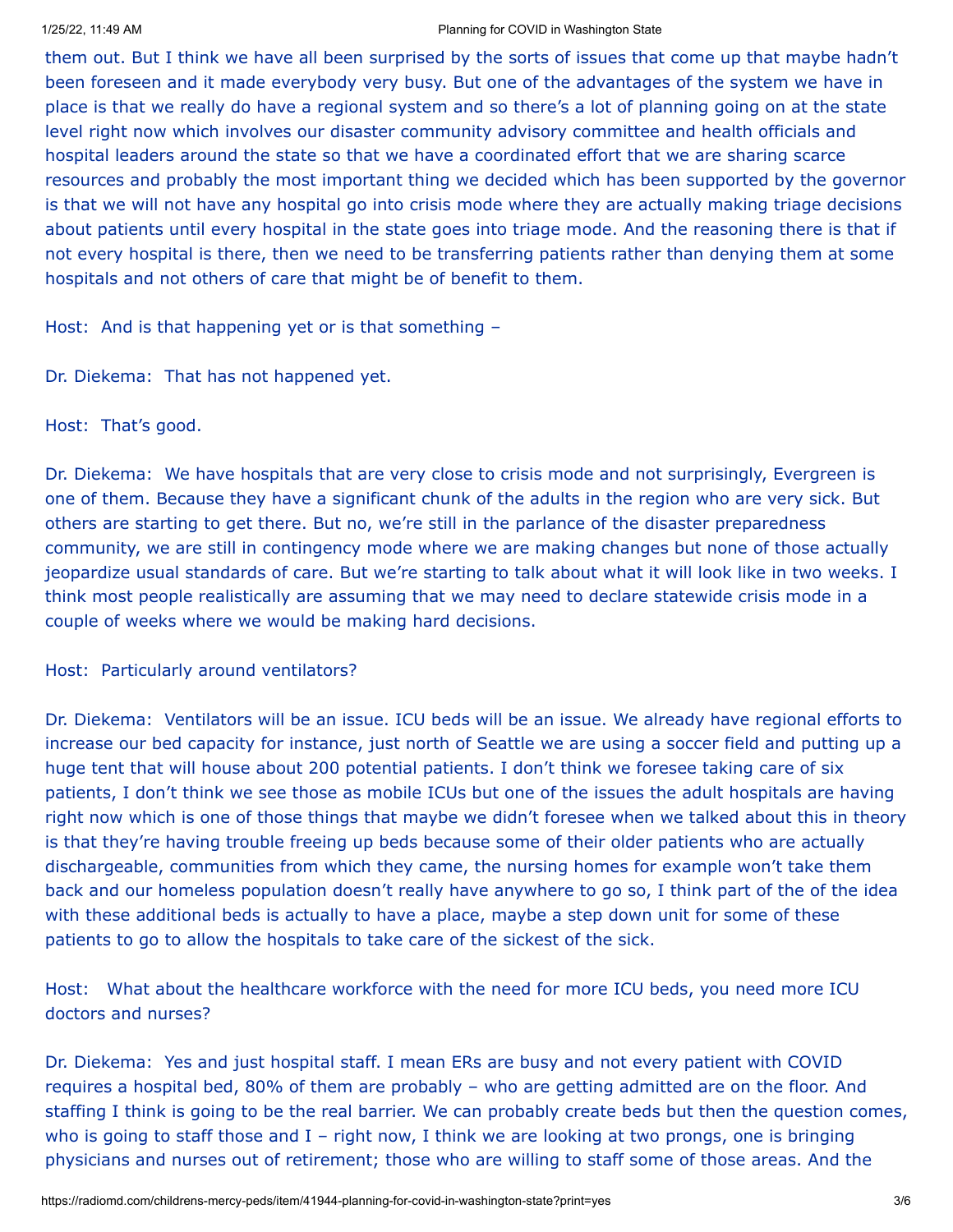other is to retrain and redeploy other healthcare workers who have less to do, dentists, occupational therapists, physical therapists and a number of healthcare professionals are actually – have less work to do right now because clinics have been closed and almost all elective procedures, surgeons actually are another group that right now because so many elective surgeries have been cancelled, they are sort of looking for ways to help.

So, that's probably – those are probably the two ways we'll do this. But the other piece of the healthcare shortages is it's not just that we are expanding beds and need people to staff them but our workforce is going to get sick and that's already started to happen and then you have professionals who are in high risk groups or at least believe they are and they have concerns about their own health and some of those are choosing not to work or and a small number may refuse to work because of the risks involved and all of that cuts into obviously the workforce we have available.

Host: How does the community disaster planning committee think about physicians or nurses who are in high risk groups? Are there any criteria by which you say no, you shouldn't work?

Dr. Diekema: Well I don't know that we have any established criteria and interestingly, the regional group has not looked at this in much detail. I've been spending a lot of time on this issue to help our local hospitals make those decisions. What we are trying to do is tailor it to the disease because COVID looks different than influenza or some other pandemic. And right now, the clearest high risk groups are probably those over 70. Now we have an advantage in that there aren't that many people over 70 in the workforce. We really don't know whether pregnant women are a high risk group or not. We don't really know whether immunocompromised people are. There's some evidence that those with heart disease and pulmonary disease may be. So, I think the strategy we've taken to date is to say look, you're professionals, you have a duty to work as long as we can protect you adequately. And as long as hospitals are able to provide adequate personal protective equipment, there is probably no reason not to have that expectation. I think the other piece that I found very compelling about outbreak is that it has gone on, it's become very clear to me and again, it's hard to find really hard data to demonstrate this but certainly, my experience and what I'm reading I think would justify this conclusion and that is that I really think right now that our workforce is more at risk working with patients who are not suspected to have COVID than they are working with patients who are. Because they are not wearing PPE when they see those patients. And at least in the World Health Organization –

Host: Some percentage is infectious.

Dr. Diekema: Correct. Yeah. And they are getting it in the community. And they are getting it from family members. So, I think there is kind of a false sense of reassurance if you are 65 year old for example and thinking well if I just avoid the COVID patients I'll be fine. I think that's probably unjustified. I think if you really want to be rational about this you either have to say groups, we are worried about have to stay home and not leave the house. Or they can come into work and wear personal protective equipment when it's appropriate and probably not be at all that much greater risk.

Host: Yeah. When do you send healthcare workers home? What sort of criteria for self-quarantine?

Dr. Diekema: I think that's also evolved. When the epidemic started most of our hospitals were sending anybody home with any sign of illness and anybody obviously anybody who was positive for COVID or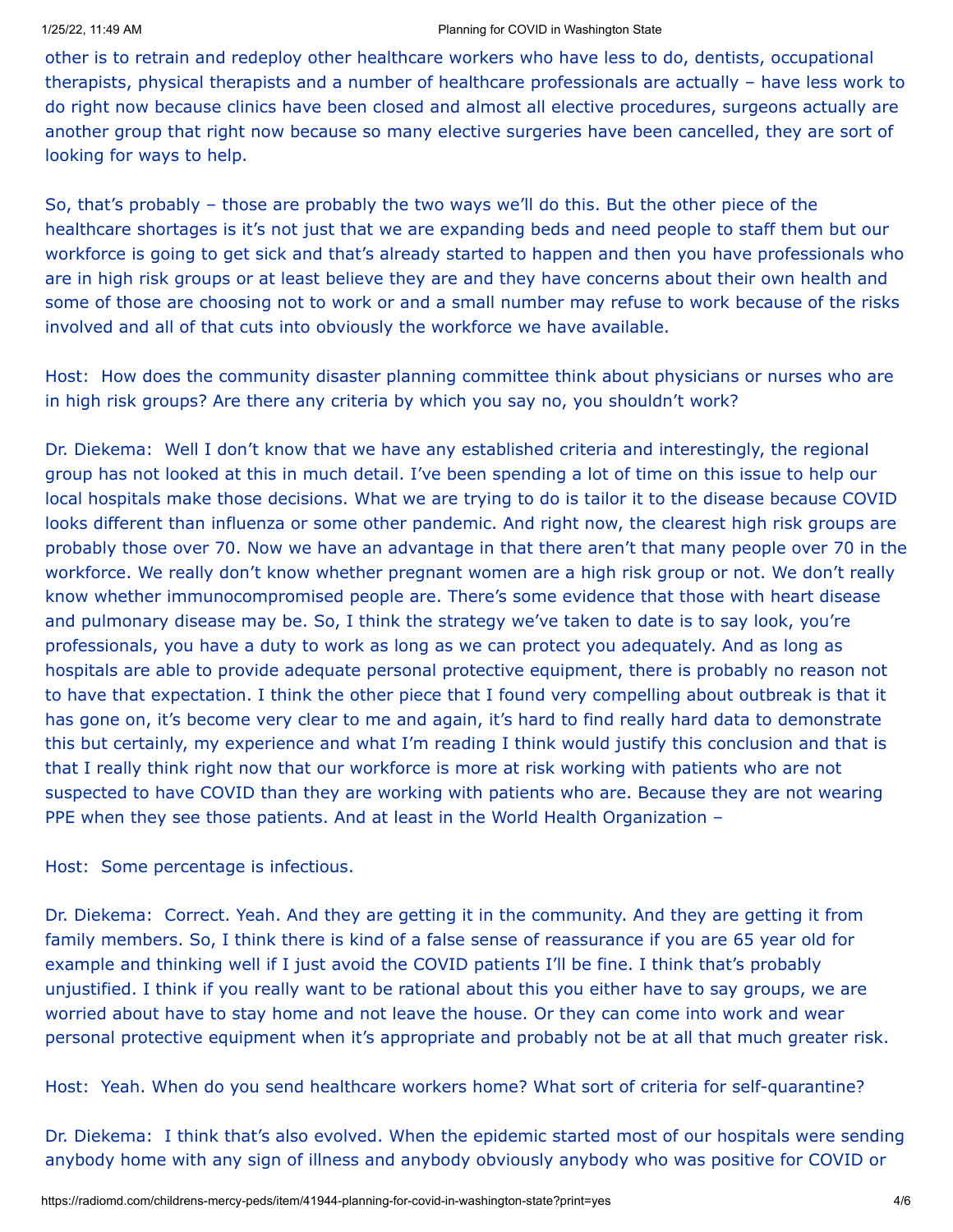#### 1/25/22, 11:49 AM Planning for COVID in Washington State

had had international travel was actually supposed to be in isolation for 14 days and stay away from the hospital. As the epidemic has evolved and it's sort of moved into the community in sort of a widespread way, I think we've sort of changed our assumption to assume that almost anybody has had a potential contact and it's not just the positive testers and obviously, we can't just tell everybody to stay home because then we can't staff a hospital. So, we have moved more in a direction of – and most of the hospitals are doing this now, screening everybody walking through the doors of the hospital, telling all nonessential, nonclinical staff to work from home and so when you go through the doors of the hospital, you have your temperature taken and you have to screen that you are not having a cough or myalgias or sort of symptoms consistent with COVID. And if you screen positive, or have a temperature over 100, you go home and self-monitor.

We do have testing available to employees who screen positive for symptoms, so they do have that option to get tested.

Host: That's up to them then.

Dr. Diekema: Yeah and even with a positive test, if they are still febrile, we are not going to let them come back because they are false – or with a negative test rather. There are false negatives. So, we have to kind of assume that they may still be carrying the virus.

Host: Yeah. What's your sense of the morale of the hospital staff?

Dr. Diekema: I think it's mixed. There are always individuals who kind of get energized by the crisis atmosphere. They feel like they are really making a difference and they rise to the occasion and the energy level is good. I have sensed over the last week increasing levels of anxiety from bigger numbers of people. And part of it is just the barrage of information not all of which is consistent. They hear different things from different sources and so they're like the general public, not entirely sure who to believe and not entirely sure just how safe they are working in a hospital environment. So, the anxiety levels are high.

Host: You said at the beginning that you'd been planning for a long time but there were some surprises in this particular disease or outbreak. What were some of those and what should other places be thinking about?

Dr. Diekema: Well I think one of the things that struck me was that despite the fact that we have been planning for this and talking about it for years; it still took a while to get things off the ground. It took a while for people to realize we actually had a situation that had the potential to get really bad, really fast. I think the rapidity with which this virus started to spread was striking to a lot of people. And so, it does take time particularly when you are dealing with a region with thousands of healthcare workers and hundreds of hospitals to get everybody on the same page taking things seriously. And of course, some of the regional sort of nonhealthcare interventions are pretty new to this country. I mean the shelter in place mandates that some places are putting in, social distancing, the cancellation of almost everything, and then the rush on grocery stores to buy toilet paper is all just –

Host: I never saw that in any planning documents that I read.